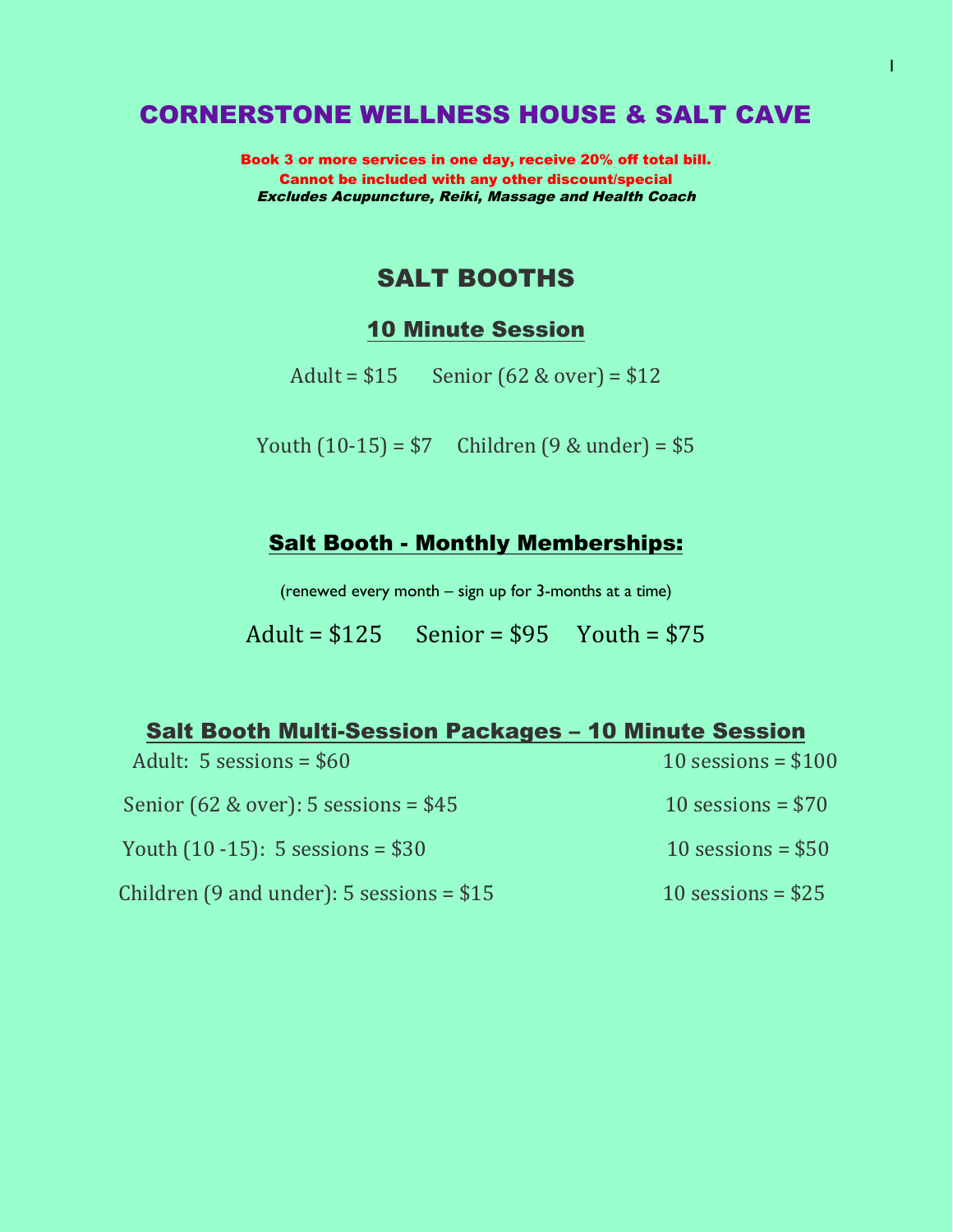# SALT CAVE (CABIN)

### 45 Minute Session

Adult = \$40 Senior (62 & over) = \$30

Youth  $(10-15) = $12$  Children  $(9 &$  under) = \$10

*\*4 or more in cave = 15% off each person*

#### Salt Cave – Monthly Memberships:

(renewed every month – sign up for 3-months at a time)

Adult: \$225 Senior & Youth: \$185

#### Salt Cave Multi-Session Packages - 45 Minute Session

| Adult: $5$ sessions = $$158$               | $10$ sessions = \$295 |
|--------------------------------------------|-----------------------|
| Senior $(62 \& over)$ : 5 sessions = \$135 | 10 sessions = $$255$  |
| Youth $(10-15)$ : 5 sessions = \$54        | 10 sessions = $$100$  |

Children (9 and under) = No Charge/must be accompanied by adult salt session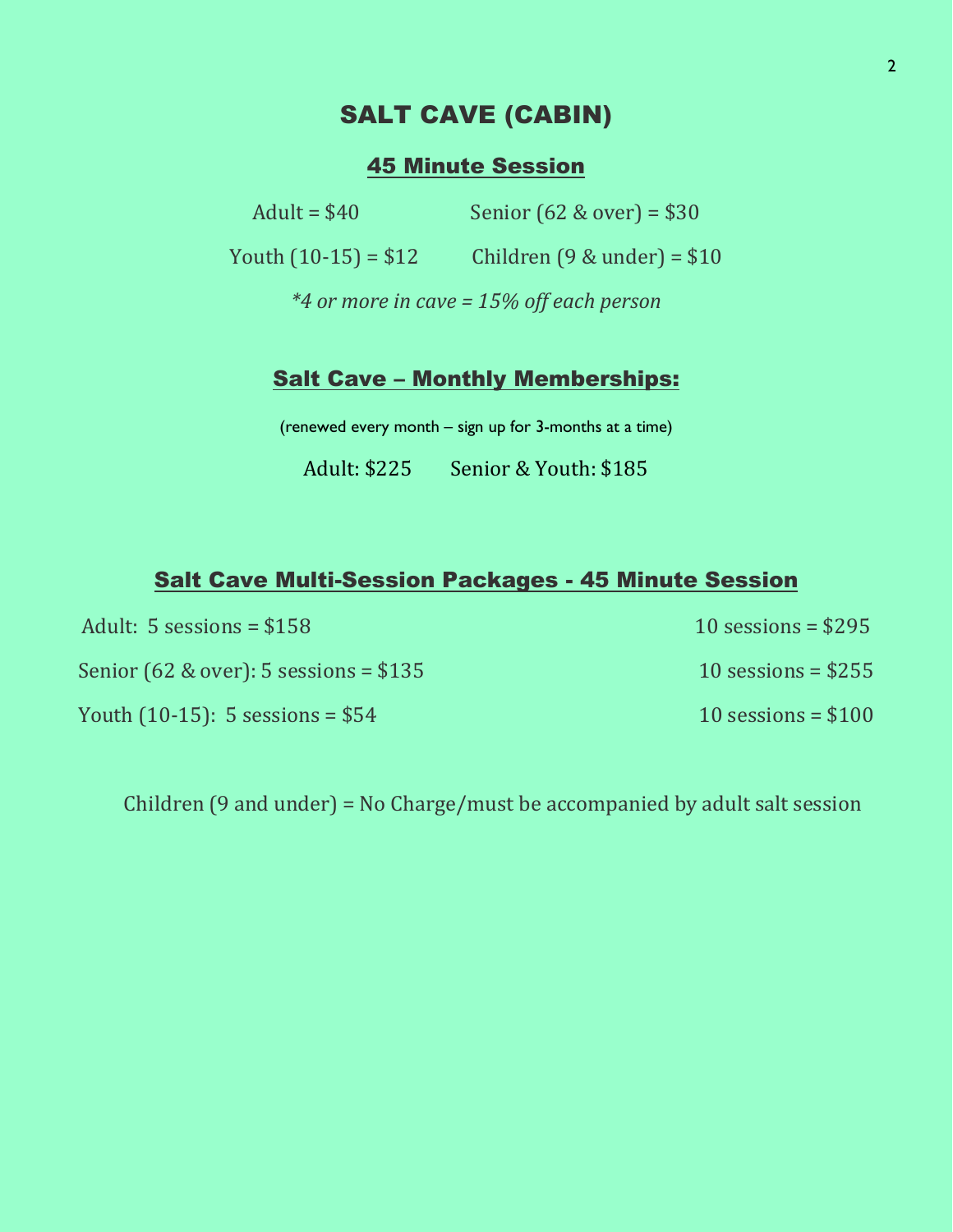### Far Infrared Sauna & Near/Mid/Far Infrared Sauna

30 mins per session/person - \$35

50 mins per session/person - \$50

#### 30-min packages

3 Sessions - \$90 (\$30 per session) 5 Sessions - \$135 (\$27 per session) 12 Sessions - \$288 (\$24 per session)

#### 50-min packages

3 Sessions - \$138 (\$46 per session) 5 Sessions - \$210 (\$42 per session) 12 Sessions - \$480 (\$38 per session)

*\*3-4 people in large sauna, 10% off\**

#### Sauna Monthly Membership:

(renewed every month – sign up for 3-months at a time)

\$225/month/person (unlimited access)

\*\*\*\*\*\*\*\*\*\*\*\*\*\*\*\*\*\*\*\*\*\*\*\*\*\*\*\*\*\*\*\*\*\*\*\*\*\*\*\*\*\*\*\*\*\*\*\*\*\*\*\*\*\*\*\*

# Reiki

30 minutes - \$45 60 minutes - \$80

### Reflexology

**\*\*\*\*\*\*\*\*\*\*\*\*\*\*\*\*\*\*\*\*\*\*\*\*\*\*\*\*\*\*\*\*\*\*\*\*\*\*\*\*\*\*\*\*\*\*\*\*\*\*\*\*\*\*\***

30 minutes - \$45 60 minutes - \$80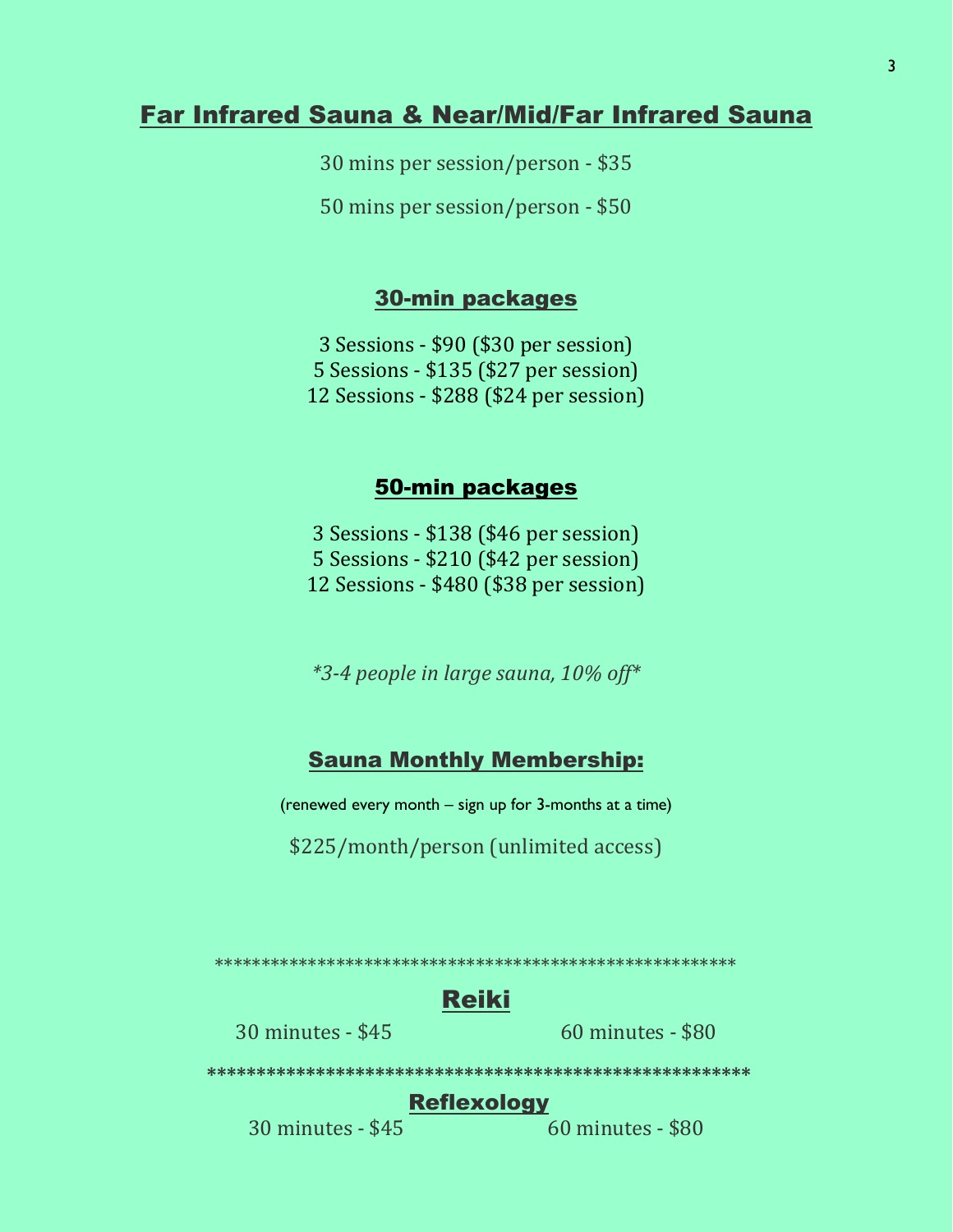### **Ion Foot Detox**

30 minutes - \$45

Add-ons, Paraffin Wax: Hands or feet =  $$15$  Hands & feet =  $$22$ 

#### **Ion Foot Packages**

30 mins, 3 sessions: \$120 (\$40 per session)

30 mins, 5 sessions: \$185 (\$37 per session)

#### <u>**Ion Foot Detox - Monthly Membership (max of 12 sessions)**</u>

\$240 (\$20 per session)

# **Health Coaching**

Initial appointment, Health History (45 minutes) - \$50

Health Coaching Session (One hour sessions) - \$60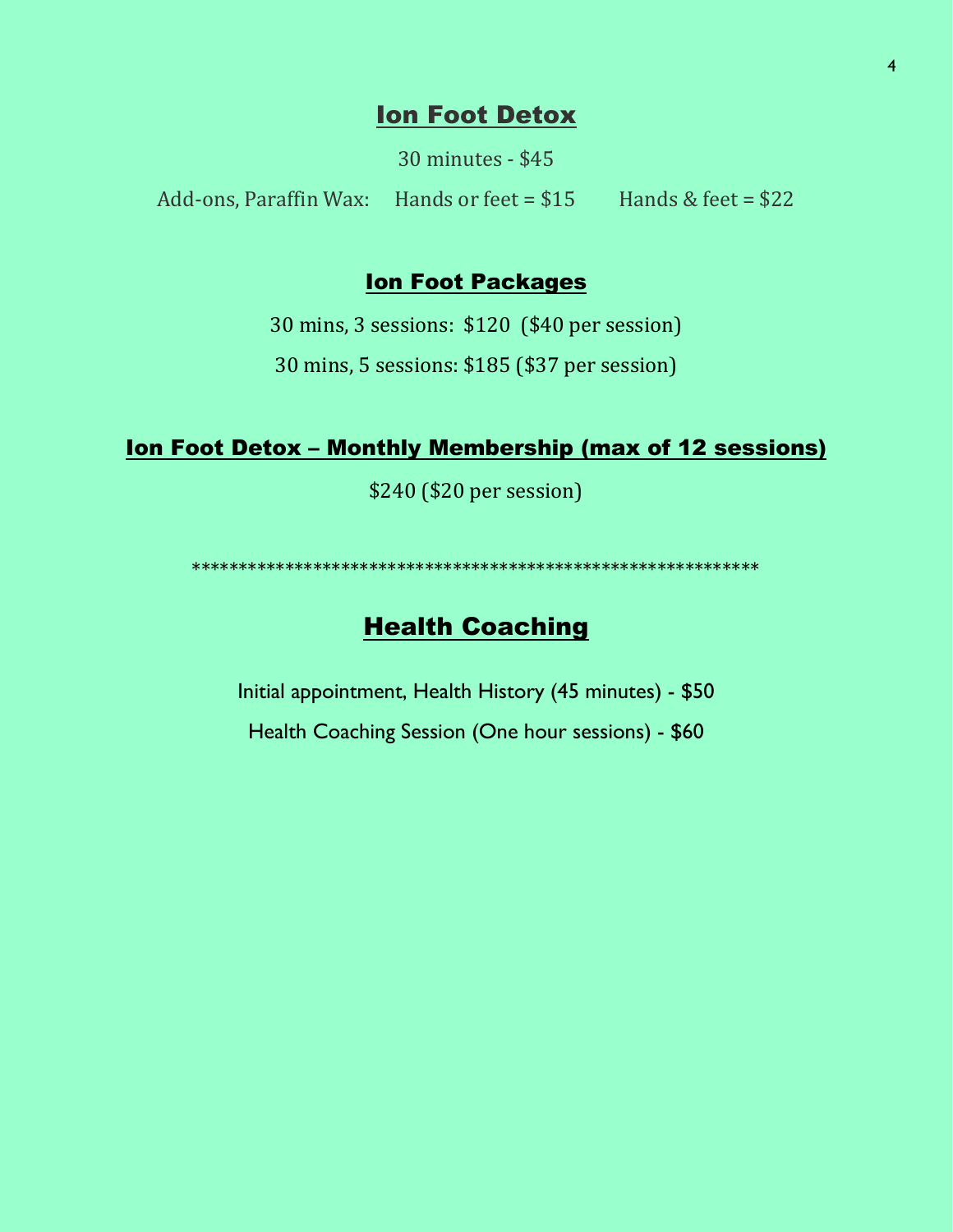### **Acupunture**

Initial Consult, with needling session (90 min. session) =  $$100$ Follow-up session (60 min. session) =  $$70$ 

### Acupunture Packages

6 sessions,  $(60 \text{ min. session}) = $390$ 

**\*\*\*\*\*\*\*\*\*\*\*\*\*\*\*\*\*\*\*\*\*\*\*\*\*\*\*\*\*\*\*\*\*\*\*\*\*\*\*\*\*\*\*\*\*\*\*\*\*\*\*\*\*\*\*\***

# Massage Therapy

Customized Massage – (30 min.) \$45 Customized Massage – (60 min.) \$80 Customized Massage – (90 min.) \$120 Customized Massage – (120 min. – w/prior approval) \$180 AromaTouch Technique Massage (60 min.) - \$105

#### Add-ons:

- CBD Oil \$ 15.00
- Castor oil pack \$10.00
- Himalayan Salt Stones \$15.00
- Hot Lava Stones \$15.00
- Aromatheraphy \$10.00